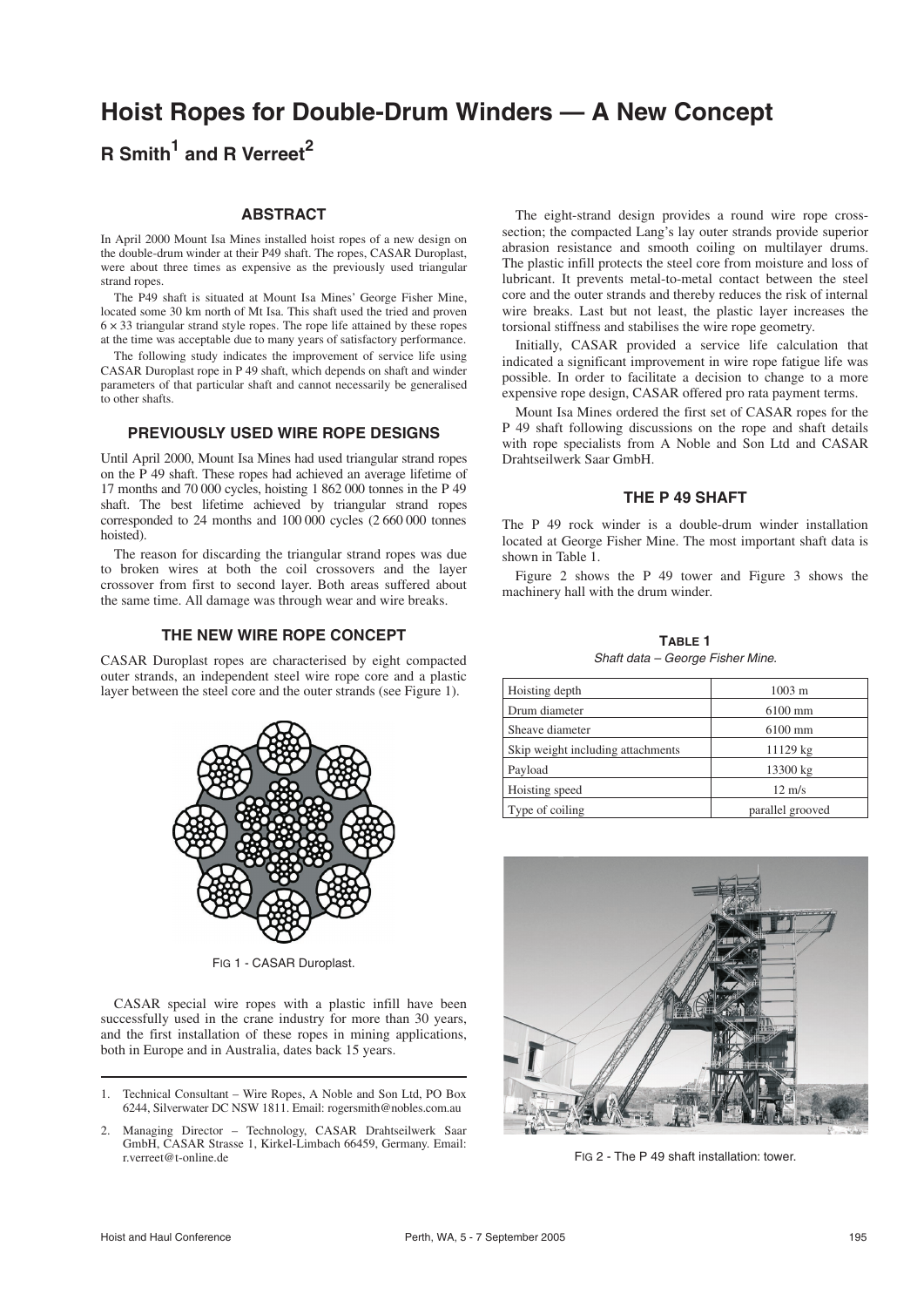

FIG 3 - The P 49 shaft installation: drum winders.

# **THE P 49 ROPES**

In April 2000, Mount Isa Mines installed two CASAR Duroplast ropes. The specifications of that rope, as well as the triangular strand ropes used previously, are given in Table 2.

**TABLE 2** CASAR Duroplast and triangular strand rope specifications.

| Rope construction         | <b>CASAR</b> Duroplast   | Triangular strand<br>$6 \times 33$ |
|---------------------------|--------------------------|------------------------------------|
| Nominal rope diameter     | 54 mm                    | 56 mm                              |
| Rope lengths              | $2 \times 1299$ m        | $2 \times 1299$ m                  |
| Rope lay                  | Right-hand<br>Lang's lay | Right-hand<br>Lang's lay           |
| Tensile grade             | 1770 N/mm <sup>2</sup>   | $1900$ N/mm <sup>2</sup>           |
| Finish                    | Galvanised               | <b>Bright</b>                      |
| Specific rope weight      | 12.889 kg/m              | $13.32 \text{ kg/m}$               |
| Minimum breaking strength | 2278 kN                  | 2257 kN                            |
| Rope factor of safety     | 6.125                    | 6.07                               |

# **THE ROPE PERFORMANCE**

The CASAR Duroplast ropes were removed from service in March 2005; they had worked on the installation for 59 months, achieved 387 947 cycles and hoisted 10 417 472 tonnes of material. A cycle is the bank-to-bank movement of one skip.

The ropes were discarded after the projected lifetime, although NDT of the ropes and visual inspections failed to find any broken wires in the total rope length. Compared to the previously used triangular strand ropes, this represents a 5.54 times increase in hoisting cycles and a 5.59 times increase in tonnage.

The ropes stretched far less than the previously used triangular strand ropes. In addition, the rope wear at the crossovers was so much less, that the interval between two drum end crops (back-ends) could be increased step by step from 15 000 cycles to 55 000 cycles. This reduced the maintenance costs and the downtime of the installation significantly.

## **COST-BENEFIT-RELATION**

A set of two triangular strand ropes costs about \$A100 000. A set of two CASAR Duroplast ropes costs in the order of \$A312 000 – a 312 per cent cost difference (see Figure 4).



FIG 4 - Comparison of purchase prices.

The cycles of the triangular strand ropes averaged approximately 70 000 cycles. The following calculations are based on an assumed life of 90 000 cycles. Mount Isa Mines were offered a warranty of 250 000 cycles, just under three times the current rope life. The costs based on rope cost only for this number of cycles was now about even (see Figure 5).



Triangular Ropes CASAR Ropes

FIG 5 - Comparison of purchase prices for lifecycle equivalent.

With the projections of a three times rope life advantage by using a CASAR rope, the benefit of avoiding two additional rope changes needs to be brought into the equation. Mount Isa Mines provided information on the P 49 shaft installation, its past rope performance, type of eventual failure and maintenance costs. To convince Mount Isa Mines to use this special wire rope a lifecycle cost argument was necessary – the purchase price would not in itself be conducive to placing an order. Due to the higher capital cost of the CASAR ropes, the real cost structure of the triangular strand ropes needed to be established. The installation cost, including estimated cost of production downtime, is \$A916 000. The cost-benefit-relation for the warranted rope life of 250 000 cycles is given in Figure 6.

On the triangular strand ropes, drum end crops were undertaken every 15 000 cycles to move the turn crossovers. The objective set initially for the Duroplast ropes was 30 000 cycles, thereby reducing drum end cropping by half. Including the costs for drum end crops, this puts the CASAR rope into a more favourable cost position (Figure 7).

An overall cost saving estimate over the actual life of the ropes is shown in Figure 8. The values used in calculations are based on what Nobles believe were the costs incurred. These figures are not the official Mount Isa Mines costs. The savings are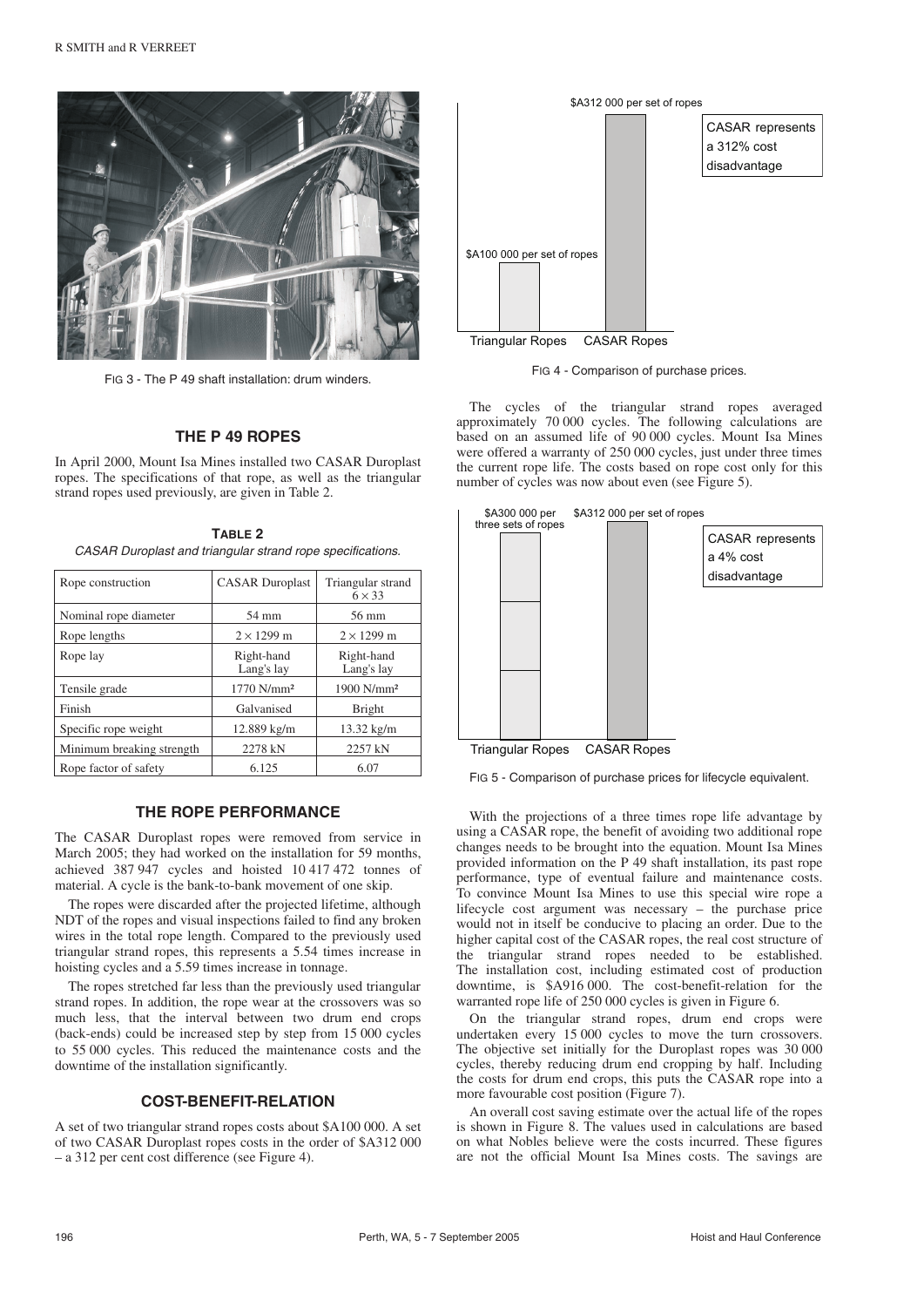

Triangular Ropes CASAR Ropes

FIG 6 - Comparison of capital cost for lifecycle equivalent plus rope changes between triangular ropes and CASAR warranty.



Triangular Ropes CASAR Ropes

FIG 7 - Comparison of capital cost for lifecycle equivalent plus rope changes plus drum end crops between Triangular ropes and CASAR warranty.





FIG 8 - Comparison of capital cost for lifecycle equivalent plus rope changes plus drum end crops between triangular ropes and actual CASAR rope life.

immense overall, irrespective of what labour rate is chosen. This demonstrates that the CASAR product will save money overall despite its upfront cost, ie value for money.

The estimated cost per tonne hauled was reduced from \$A1.98 to \$A0.58 and the cost per cycle from \$A53.54 to \$A15.67. In total, Mount Isa Mines has saved the cost of three triangular strand ropes, three rope installations and 16 drum end crops.

Including the costs of production downtime, Mount Isa Mines has saved approximately \$A14.7 M (8.52 million euros) using the more expensive special wire rope.

#### **COLLABORATION ON ROPE MAINTENACE**

The above success would not have been possible without forming a close relationship with mine staff and being able to access mine records. Based on information gleaned from old records, a new maintenance regime for these new ropes was introduced. Procedures were changed when needed, arising from the continued review of rope performance. Many adjustments over the life of the ropes were made. These were based on the observations of the rope performance. A partnership was formed between the three parties - CASAR, Nobles and Mount Isa Mines. Nobles acted as the provider of data and regularly serviced the mine. Advice and views were freely discussed with all parties. To obtain the maximum rope life all parties needed to contribute, including the rope handling crews and other rope monitoring personnel. This was done very effectively and contributed to the success story.

The first rope crop was carried out at 26 000 cycles, almost double the standard. The second was done after a further 45 000 cycles and the third at 63 000 cycles as the boundaries were pushed even further, but the rope began to develop stress fractures at the crossovers. Due to the partnership, this was detected very early, so no rope structural damage occurred. It was decided from then on to crop at 50 000 cycles, a figure known to be safe. This was over three times the previous crop periods and produced a large cost saving due to less downtime. To coincide with this, the capel crops were moved to coincide with the drum crops saving even more downtime. The ropes proved much easier to handle in both drum and capel cropping, with no spin being detected. The test samples were easier to prepare. This has reduced the time for the crops by some four hours.

NDT was carried out every 25 000 to 30 000 cycles, thereby monitoring the rope for deterioration in all areas, including at the drum. It was determined that two critical areas could lead to rapid deterioration if not monitored closely. These were the acceleration area over the head sheave tangent and at the coil crossovers (also whilst under acceleration) and in some places on the rope both these zones coincided. The NDT of the ropes established the critical length to examine. After discussion it was decided to do much longer capel crops every 150 000 cycles. This was done and the damaged rope, when moved away from this area, remained the same over the remaining life. New areas were presented to accept the forces until they too were suffering. Three of these crops were undertaken. The balance of the rope showed no signs of reduced integrity.

#### **THE FUTURE**

In close cooperation with the experts from A Noble and Son Ltd and CASAR Drahtseilwerk Saar GmbH, Mount Isa Mines will modify the crop procedures in order to attempt to achieve a rope life of 500 000 cycles, increasing the average service life by a factor of 7.1 and producing additional savings.

A second set of ropes is now in service, installed on 15 March 2005. They should have completed approximately 40 000 cycles by the time of this publication. The data obtained from the first set has been analysed and a new maintenance procedure for set number two has been implemented. The target for this set of ropes will be 435 000 cycles, with the aim to eventually move to 500 000 cycles, possibly with a slightly different rope configuration.

The NDT has now been set at different cycle levels for separate sections so that areas can be monitored based on the last rope findings, allowing decisions to be implemented if necessary.